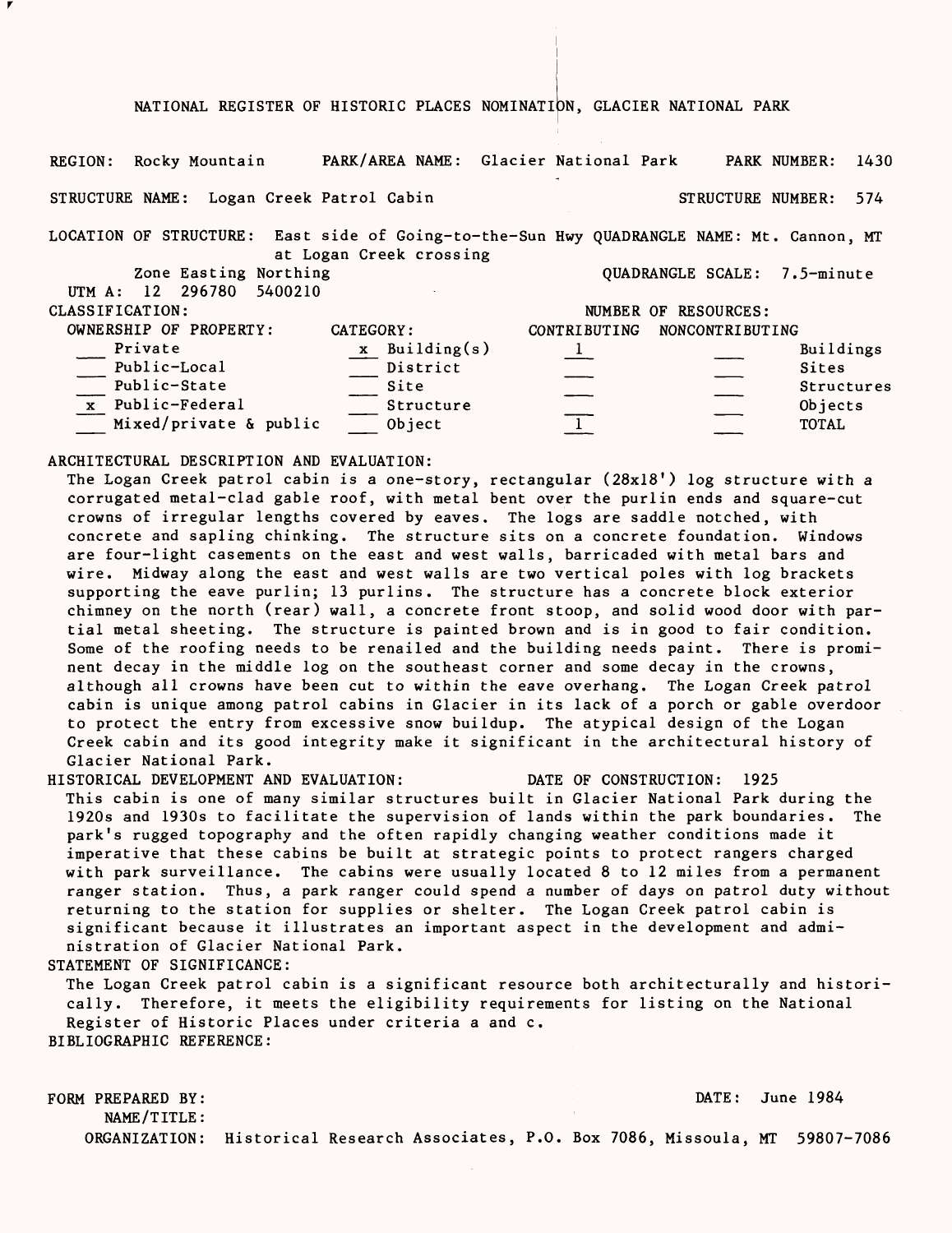86000348 **NFS FORM 1O-8OO-a OMBNo. 1024-0018 (10-90) United States Department of the Interior** National Park Service **National Register of Historic Places Continuation Sheet** ÜEC 6 **Logan Creek Patrol Cabin, Flathead Co., MT. RECOMPRCES DIVISION 3. State/Federal Agency Certification** United States and United States and MATIONAL REGISTER BRANCH .<br>As the designated authority under the National Historic Preservation Act of 1986, as amended, I hereby certify that this <u>X</u> nomination \_\_ request for determination of eligibility meets the documentation standards for registering properties in the National Register of Historic Places and meets the procedural and professional requirements set forth in 36 CFR meets the documentation standards for registering properties in the National Register of Historic Places and meets the procedural and professional requirements set forth in 31<br>Part 60. In my opinion, the property <u>X</u> meets statewide X locally. ( See continuation sheet for additional comments.) <u>12.5.95</u><br>Date  $\ell$ asu $\ell$ Signature of certifying official/Title National Park Service State or Federal agency or bureau magts does not meet the National Register criteria. In my opinion, the property  $SEP 29$  your  $Date$   $D55$ Signature of commenting or other official Montana State Historic Preservation Office State or Federal agency and bureau **4. National Park Service Certification** I, hereby certify that this property is: Signature of the Keeper **Date of Action** entered in the National Register see continuation sheet determined eligible for the National Register see continuation sheet determined not eligible for the National Register \_\_\_\_ see continuation sheet removed from the National Register \_\_\_\_ see continuation sheet other (explain)  $96$ **11** <u>7 August General Commentation</u> Accepted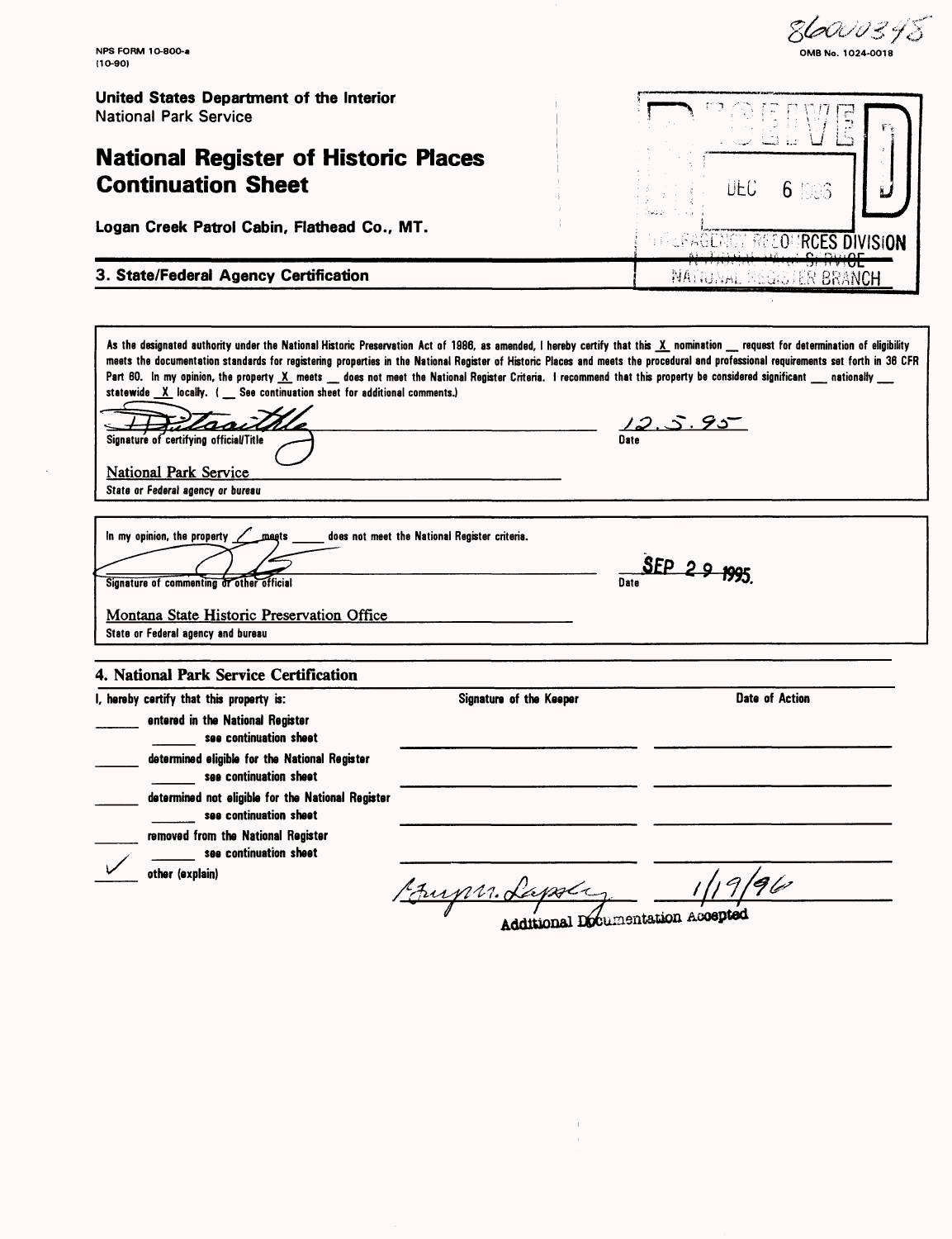**United States Department of the Interior** National Park Service

# **National Register of Historic Places Continuation Sheet**

**Section number 7 Page 2 Logan Creek Patrol Cabin, Flathead Co., MT.**

## **Building Interior**

The Logan Creek Patrol Cabin is listed in the National Register of Historic Places. Additional documentation is provided below for the purpose of describing and evaluating the interior for integrity and significance.

## **7. Narrative Description**

#### **Summary**

Beginning in the 1920s, patrol or "snowshoe" cabins were constructed from a standardized plan, modified to fit each site's unique terrain and the available building materials. Glacier National Park's cabins were of "substantially the same design" as those used in Yellowstone National Park. The Yellowstone cabins were, in turn, close replicas of USFS patrol cabins that mimicked the design of trappers' cabins. The patrol cabins were constructed one-day's travel (8-12 miles) apart, providing shelter for rangers patrolling the park's vast backcountry.

Due to their remote locations, the cabins were generally constructed of locally harvested log; interior walls were unfinished yet often chinked with saplings. The Slide Lake Cabin, only one and one half miles from a road along the sparsely timbered east flank of the Rocky Mountain Front, and the Fielding Cabin, one quarter mile from the Burlington Northern railroad tracks, are the only cabins of frame construction. Softwood shiplap planks of varied width (some as narrow as three inches, some as wide as twelve inches, most four to six inches) covered the floors. A trap door constructed of floor planks provided access to the requisite bear/rodent/frostproof cellar, finished with poured concrete/mesh and stocked with a minimum supply of rations. Ceilings were open truss, exposing log purlins and heavy roof boards. Windows and doors were fitted wood frame, set within the log wall without surrounds; in part due to the small size of the units, the small multi-light windows were a significant design element. Doors were generally vertical-plank with cross-braces, constructed on site and secured with iron hinges, latches, and bolts. The easily accessed Fielding Patrol Cabin was fitted with a paneled door.

Furnishings were also standard, the result of similar use and space limitations. The door of the large frame wall-mounted cupboard was bottom hinged and fitted with two folding legs; when opened it provided a table. Metal hooks or shelves, strategically located, provided support for oil lamps. Bunk beds — the upper often of a "suspended fold-up design" — maximized the limited space. A single stove provided heat as well as a cooking surface.

## **Logan Creek Patrol Cabin** (#574), **1925**

This building, unique among the park's patrol cabins, is partitioned into two rooms by a wall constructed of vertically placed full logs, secured through the floor and against a hewn purlin, and chinked with sapling. Differences in floor and ceiling finishes suggest that the components were finished (if not constructed) at different